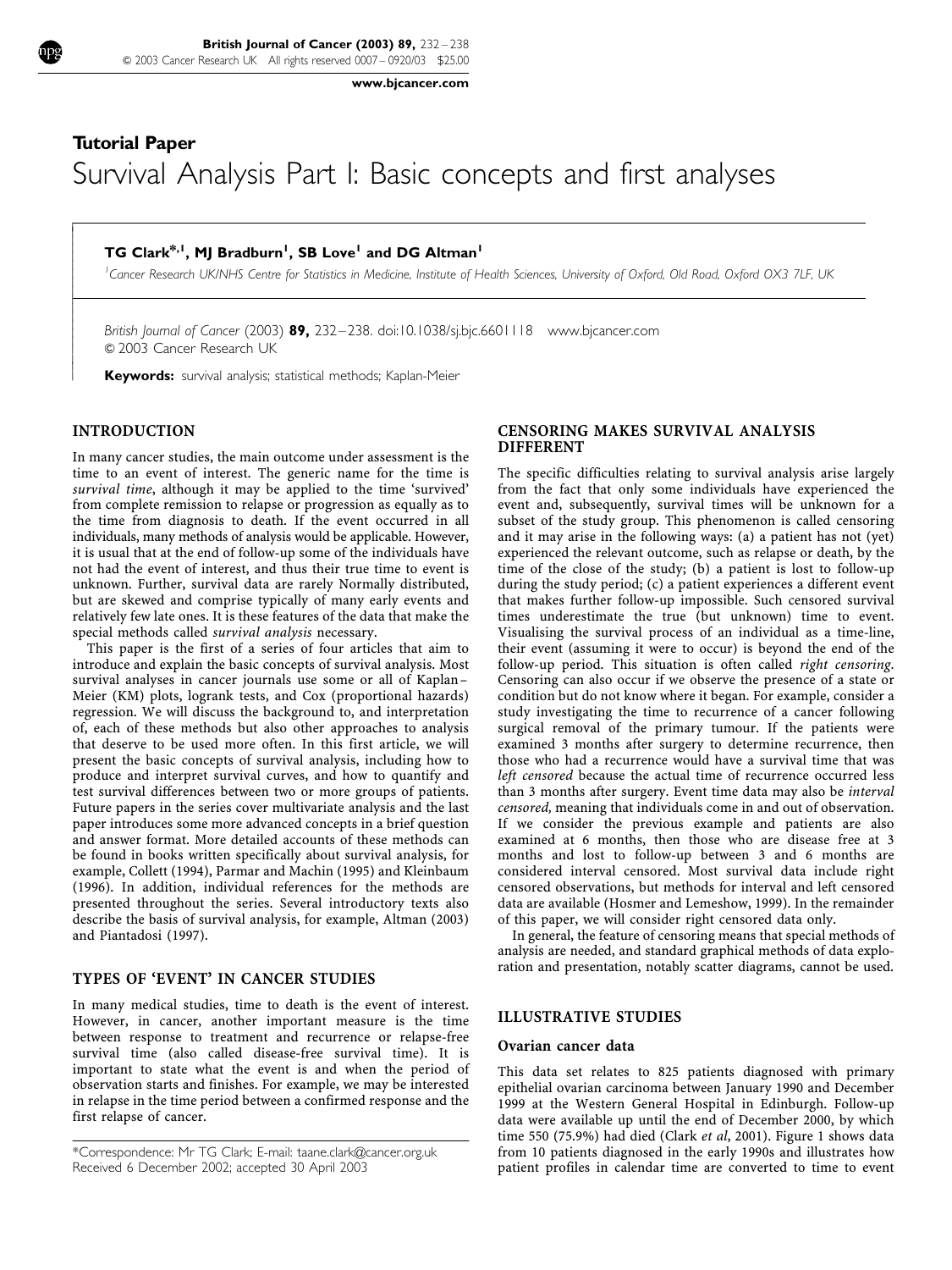

Figure I Converting calendar time in the ovarian cancer study to a survival analysis format. Dashed vertical line is the date of the last follow-up,  $R$  = relapse, D = death from ovarian cancer, Do = death from other cause, A = attended last clinic visit (alive),  $L =$  loss to follow-up,  $X =$  death,  $\Box$  censored.

(death) data. Figure 1 (left) shows that four patients had a nonfatal relapse, one was lost to follow-up, and seven patients died (five from ovarian cancer). In the other plot, the data are presented in the format for a survival analysis where all-cause mortality is the event of interest. Each patient's 'survival' time has been plotted as the time from diagnosis. It is important to note that because overall mortality is the event of interest, nonfatal relapses are ignored, and those who have not died are considered (right) censored. Figure 1 (right) is specific to the outcome or event of interest. Here, death from any cause, often called overall survival, was the outcome of interest. If we were interested solely in ovarian cancer deaths, then patients 5 and 6 – those who died from nonovarian causes – would be censored. In general, it is good practice to choose an end-point that cannot be misclassified. Allcause mortality is a more robust end-point than a specific cause of death. If we were interested in time to relapse, those who did not have a relapse (fatal or nonfatal) would be censored at either the date of death or the date of last follow-up.

#### Lung cancer clinical trial data

These data originate from a phase III clinical trial of 164 patients with surgically resected (non-small cell) lung cancer, randomised between 1979 and 1985 to receive radiotherapy either with or without adjuvant combination platinum-based chemotherapy (Lung Cancer Study Group, 1988; Piantadosi, 1997). For the purposes of this series, we will focus on the time to first relapse (including death from lung cancer). Table 1 gives the time of the earliest 15 and latest five relapses for each treatment group, where it can be seen that some patients were alive and relapse-free at the end of the study. The relapse proportions in the radiotherapy and combination arms were 81.4% (70 out of 86) and 69.2% (54 out of 78), respectively. However, these figures are potentially misleading as they ignore the duration spent in remission before these events occurred.

# SURVIVAL AND HAZARD

Survival data are generally described and modelled in terms of two related probabilities, namely survival and hazard. The survival probability (which is also called the survivor function)  $S(t)$  is the



| <b>Table I</b> A sample of times (days) to relapse among patients randomised |
|------------------------------------------------------------------------------|
| to receive radiotherapy with or without adjuvant chemotherapy                |

| 18, 23 <sup>a</sup> , 25, 27, 28, 30, 36, 45, 55, 56,                                             |
|---------------------------------------------------------------------------------------------------|
| $57.57.57.59.62.$                                                                                 |
| 2252 <sup>a</sup> , 2286 <sup>a</sup> , 2305 <sup>a</sup> , 2318 <sup>a</sup> , 2940 <sup>a</sup> |
| 9. 22. 35. 53. 76. 81. 94. 97. 103. 114.                                                          |
| $115, 126, 147, 154, \ldots$                                                                      |
| 2220 <sup>a</sup> , 2375, 2566, 2875 <sup>b</sup> , 3067 <sup>b</sup>                             |
|                                                                                                   |

 $CAP = cytoxan$ , doxorubicin and platinum-based chemotherapy.  $a$ Lost to follow-up and considered censored. <sup>b</sup>Relapse-free at time of analysis and considered censored.

probability that an individual survives from the time origin (e.g. diagnosis of cancer) to a specified future time  $t$ . It is fundamental to a survival analysis because survival probabilities for different values of t provide crucial summary information from time to event data. These values describe directly the survival experience of a study cohort.

The hazard is usually denoted by  $h(t)$  or  $\lambda(t)$  and is the probability that an individual who is under observation at a time t has an event at that time. Put another way, it represents the instantaneous event rate for an individual who has already survived to time t. Note that, in contrast to the survivor function, which focuses on not having an event, the hazard function focuses on the event occurring. It is of interest because it provides insight into the conditional failure rates and provides a vehicle for specifying a survival model. In summary, the hazard relates to the incident (current) event rate, while survival reflects the cumulative non-occurrence.

## KAPLAN–MEIER SURVIVAL ESTIMATE

The survival probability can be estimated nonparametrically from observed survival times, both censored and uncensored, using the KM (or product-limit) method (Kaplan and Meier, 1958). Suppose that k patients have events in the period of follow-up at distinct times  $t_1 < t_2 < t_3 < t_4 < t_5 < \cdots < t_k$ . As events are assumed to occur independently of one another, the probabilities of surviving from one interval to the next may be multiplied together to give the cumulative survival probability. More formally, the probability of being alive at time  $t_i$ ,  $S(t_i)$ , is calculated from  $S(t_{i-1})$  the probability of being alive at  $t_{i-1}$ ,  $n_i$ , the number of patients alive just before  $t_i$ , and  $d_i$  the number of events at  $t_i$ , by

$$
S(t_j) = S(t_{j-1}) \left( 1 - \frac{d_j}{n_j} \right)
$$

where  $t_0 = 0$  and  $S(0) = 1$ . The value of  $S(t)$  is constant between times of events, and therefore the estimated probability is a step function that changes value only at the time of each event. This estimator allows each patient to contribute information to the calculations for as long as they are known to be event-free. Were every individual to experience the event (i.e. no censoring), this estimator would simply reduce to the ratio of the number of individuals events free at time  $t$  divided by the number of people who entered the study.

Confidence intervals for the survival probability can also be calculated. The KM survival curve, a plot of the KM survival probability against time, provides a useful summary of the data that can be used to estimate measures such as median survival time. The large skew encountered in the distribution of most survival data is the reason that the mean is not often used.

## Survival analysis of the lung cancer trial

Table 2 shows the essential features of the KM survival probability. The estimator at any point in time is obtained by multiplying a sequence of conditional survival probabilities, with the estimate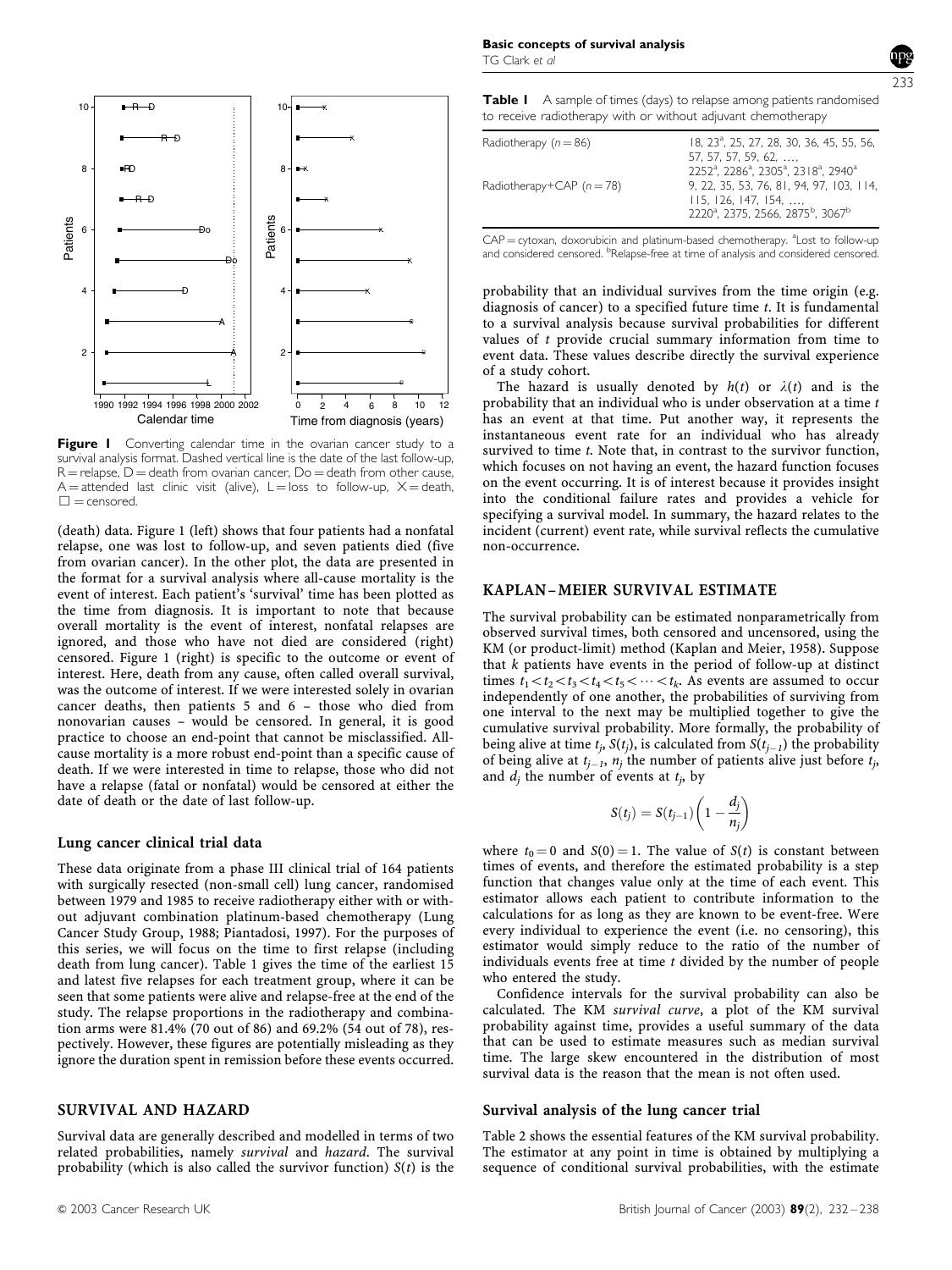Basic concepts of survival analysis

TG Clark et al

#### Table 2 Calculation of the relapse-free survival probability for patients in the lung cancer trial

|                       | Radiotherapy $(n=86)$                 | Radiotherapy+CAP $(n=78)$ |                                       |  |
|-----------------------|---------------------------------------|---------------------------|---------------------------------------|--|
| Survival times (days) | Kaplan-Meier survivor function $S(t)$ | Survival times (days)     | Kaplan-Meier survivor function $S(t)$ |  |
| 8                     | $1 \times (1 - 1/86) = 0.988$         | 9                         | $1 \times (1 - 1/78) = 0.987$         |  |
| $23^{\rm a}$          | $S(18) \times (1 - 0/85) = 0.988$     | 22                        | $S(18) \times (1-1/77) = 0.974$       |  |
| 25                    | $S(23) \times (1-1/84) = 0.977$       | 35                        | $S(22) \times (1-1/76) = 0.962$       |  |
| 27                    | $S(25) \times (1-1/83) = 0.965$       | 53                        | $S(35) \times (1-1/75) = 0.949$       |  |
| 28                    | $S(27) \times (1-1/82) = 0.953$       | 76                        | $S(53) \times (1-1/74) = 0.936$       |  |
| 30                    | $S(28) \times (1-1/81) = 0.941$       | 81                        | $S(76) \times (1-1/73) = 0.923$       |  |
| 36                    | $S(30) \times (1-1/80) = 0.930$       | 94                        | $S(81) \times (1-1/72) = 0.910$       |  |
| 45                    | $S(36) \times (1-1/79) = 0.918$       | 97                        | $S(94) \times (1-1/71) = 0.897$       |  |
| 55                    | $S(45) \times (1-1/78) = 0.906$       | 103                       | $S(97) \times (1 - 1/70) = 0.885$     |  |
| 56                    | $S(55) \times (1-1/77) = 0.894$       | $ $  4                    | $S(103) \times (1-1/69) = 0.872$      |  |
| 57                    | $S(56) \times (1-3/76) = 0.859$       | 115                       | $S(114) \times (1-1/68) = 0.859$      |  |
| 57                    | $S(56) \times (1-3/76) = 0.859$       | $ 2 ^a$                   | $S(115) \times (1-0/67) = 0.859$      |  |
| 57                    | $S(56) \times (1-3/76) = 0.859$       | 126                       | $S(121) \times (1-1/66) = 0.846$      |  |
| 59                    | $S(57) \times (1-1/73) = 0.847$       | 47                        | $S(126) \times (1-1/65) = 0.833$      |  |
| 62                    | $S(59) \times (1 - 1/72) = 0.835$     | 154                       | $S(147) \times (1-1/64) = 0.820$      |  |
| $2252^{\rm a}$        | $S(2209) \times (1-0/5) = 0.115$      | $2220^a$                  | $S(2218) \times (1-0/5) = 0.273$      |  |
| 2286 <sup>a</sup>     | $S(2286) \times (1-0/4) = 0.115$      | 2375                      | $S(2220) \times (1 - 0/4) = 0.205$    |  |
| $2305^a$              | $S(2305) \times (1-0/3) = 0.115$      | 2566                      | $S(2375) \times (1-0/3) = 0.137$      |  |
| $2318^a$              | $S(2318) \times (1-0/2) = 0.115$      | 2875 <sup>b</sup>         | $S(2566) \times (1-0/2) = 0.137$      |  |
| $2940^{\rm a}$        | $S(2940) \times (1-0/1) = 0.115$      | 3067 <sup>b</sup>         | $S(2875) \times (1 - 0/1) = 0.137$    |  |

S(0) = I, (CAP = cytoxan, doxorubicin and platinum-based chemotherapy.) <sup>a</sup> Lost to follow-up and considered censored. <sup>b</sup>Relapse-free at time of analysis and considered censored.

being unchanged between subsequent event times. For example, the probability of a member of the radiotherapy alone treatment group surviving (relapse-free) 45 days is the probability of surviving the first 36 days multiplied by the probability of then surviving the interval between 36 and 45 days. The latter is a conditional probability as the patient needs to have survived the first period of time in order to remain in the study for the second. The KM estimator utilises this fact by dividing the time axis up according to event times and estimating the event probability in each division, from which the overall estimate of the survivorship is drawn.

Figure 2 shows the survival probabilities for the two treatment groups in the conventional KM graphical display. The median survival times for each group are shown and represent the time at which  $S(t)$  is 0.5. The combination group has a median survival time of 402 days (1.10 years), as opposed to 232 days (0.64 years) in the radiotherapy alone arm, providing some evidence of a chemotherapy treatment benefit. Other survival time percentiles may be read directly from the plot or (more accurately) from a full version of Table 2. There appears to be a survival advantage in the combination therapy group, but whether this difference is statistically significant requires a formal statistical test, a subject that is discussed later.

#### Survival function of the ovarian data

The KM survival curve of the ovarian cancer data is shown in Figure 3A. The steep decline in the early years indicates poor prognosis from the disease. This is also indicated by changes in the cumulative number of events and number at risk. Specifically, of the 825 women diagnosed with ovarian cancer, about a third had died within the first year, accounting for 43% of the total deaths as recorded by the last date of follow-up. The number lost to followup can be deduced from the total number in the cohort and the cumulative number of events and number at risk.

The 95% confidence limits of the survivor function are shown. In practice, there are usually patients who are lost to follow-up or alive at the end of follow-up, and confidence limits are often wide at the tail of the curve, making meaningful interpretations difficult. Thus, it may be sensible to curtail plots before the end of follow-up on the x-axis (Pocock et al, 2002). Curtailing of the y-axis, a



Figure 2 Relapse-free survival curves for the lung cancer trial. \* Median relapse-free survival time for each arm,  $+$  censoring times, CAP = cytoxan, doxorubicin and platinum-based chemotherapy.

common practice for diseases or events of low incidence, should not be performed. Instead, the incidence of death curve, or  $1-S(t)$ , (Figure 3B) may be presented (Pocock et al, 2002). The cumulative incidence at a time point is simply one minus the survival probability. For example, Figure 3A shows how the 5-year survival of 0.29 (29%) is calculated, and could also be read from Figure 3B as a cumulative incidence of 71% for the first 5 years.

## HAZARD AND CUMULATIVE HAZARD

There is a clearly defined relationship between  $S(t)$  and  $h(t)$ , which is given by the calculus formula:

$$
h(t) = -\frac{\mathrm{d}}{\mathrm{d}t}[\log S(t)].
$$

The formula is unimportant for routine survival analyses as it is incorporated into most statistical computer packages. The point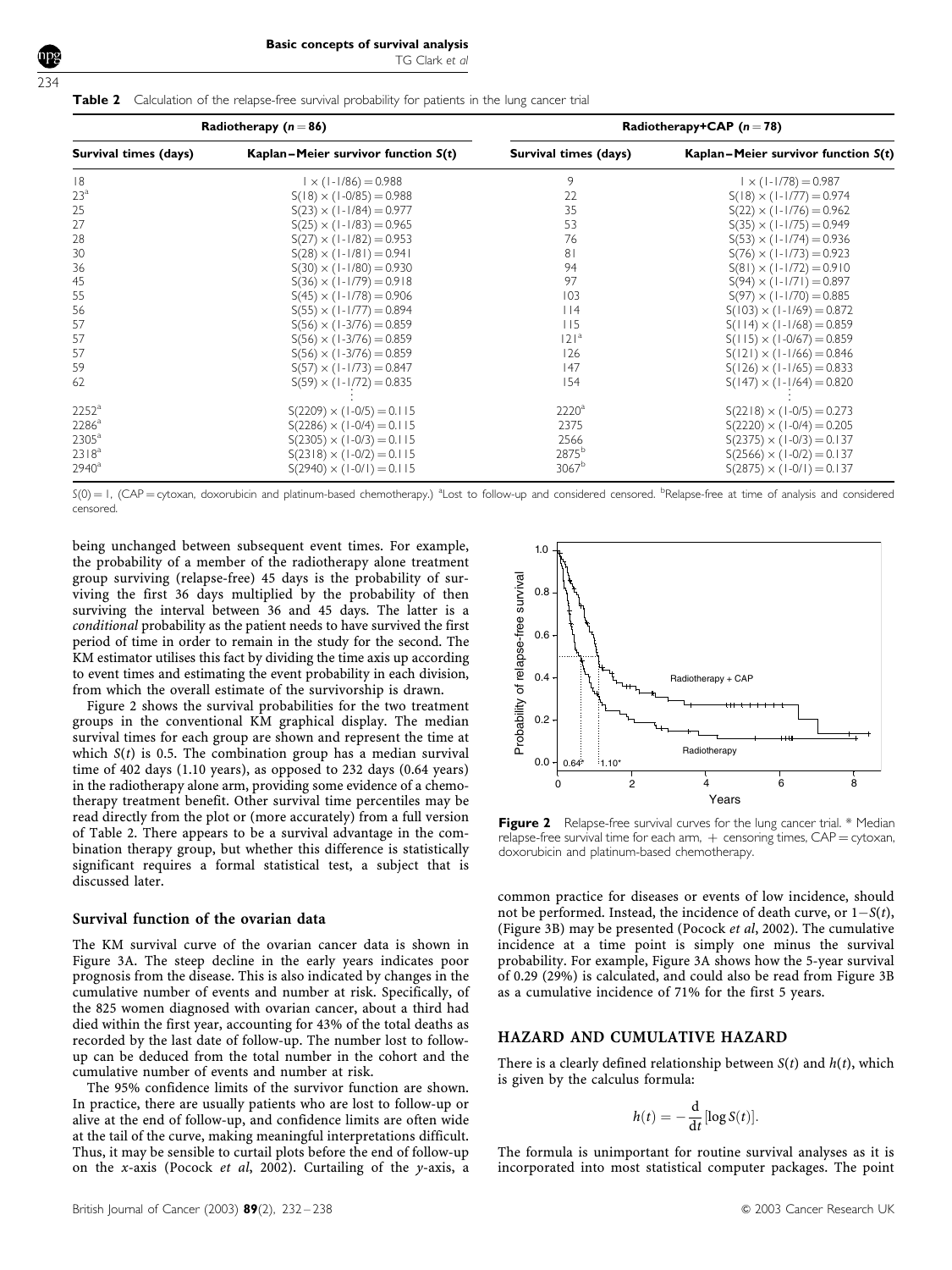

235

here is simply that if either  $S(t)$  or  $h(t)$  is known, the other is automatically determined. Consequently, either can be the basis of statistical analysis.

Unfortunately, unlike  $S(t)$  there is no simple way to estimate  $h(t)$ . Instead, a quantity called the *cumulative hazard*  $H(t)$  is commonly used. This is defined as the integral of the hazard, or the area under the hazard function between times 0 and t, and differs from the log-survivor curve only by sign, that is  $H(t) = -\log[S(t)]$ . The interpretation of  $H(t)$  is difficult, but perhaps the easiest way to think of  $H(t)$  is as the cumulative force of mortality, or the number of events that would be expected for each individual by time t if the event were a repeatable process.  $H(t)$  is used an intermediary measure for estimating  $h(t)$  and as a diagnostic tool in assessing model validity. A simple nonparametric method for estimating  $H(t)$  is the Nelson-Aalen estimator (Hosmer, 1999), from which it is possible to derive an estimate of  $h(t)$  by applying a kernel smoother to the increments (Ramlau-Hansen, 1983). Cox (1979) suggests another method to estimate the hazard based on order statistics but similar in spirit to the previous method.

Another approach to estimating the hazard is to assume that the survival times follow a specific mathematical distribution. Figure 4 shows the relationship between four parametrically specified hazards and the corresponding survival probabilities. It illustrates a constant hazard rate over time (which is analogous to an exponential distribution of survival times), strictly increasing/ decreasing hazard rates based on a Weibull model, and a combination of decreasing and increasing hazard rates using a log-Normal model. These curves are illustrative examples and other shapes are possible. The specification of hazards using fully parametric distributions is an important and under-utilised modelling technique that will be discussed in subsequent papers.

#### Hazard function in the ovarian data

Figure 3C shows the cumulative hazard for the ovarian cancer data. The hazard is shown in Figure 3D. As the hazard function is generally very erratic, it is customary to fit a smooth curve to enable the underlying shape to be seen. Figure 3D shows that the (instantaneous) risk of death appears to be high in the first year after diagnosis and decreases afterwards. This observation corresponds to the steeply descending survival probability (Figure 3A) and marked increase in cumulative incidence (Figure 3B) in the first year. The y-axis is difficult to interpret for the hazard and the cumulative hazard, but the decreasing shape of the hazard may be consistent with a decreasing Weibull's model (see Figure 4).

# NONPARAMETRIC TESTS COMPARING SURVIVAL

Survival in two or more groups of patients can be compared using a nonparametric test. The logrank test (Peto et al, 1977) is the most widely used method of comparing two or more survival curves. The groups may be treatment arms or prognostic groups (e.g. FIGO stage). The method calculates at each event time, for each group, the number of events one would expect since the previous event if there were no difference between the groups. These values are then summed over all event times to give the total expected number of events in each group, say  $E_i$  for group *i*. The logrank test compares observed number of events, say  $O_i$  for treatment group  $i$ , to the expected number by calculating the test statistic

$$
X^{2} = \sum_{i=1}^{g} \frac{(O_{i} - E_{i})^{2}}{E_{i}}.
$$

**Figure 3** Survival and cumulative hazard curves with 95% CIs for the ovarian cancer study. Std.Err = standard error. (A) Kaplan–Meier survivor function,  $(B)$  cumulative incidence curve,  $(C)$  cumulative hazard function, (D) hazard function (smoothed).

This value is compared to a  $\chi^2$  distribution with (g-1) degrees of freedom, where  $g$  is the number of groups. In this manner, a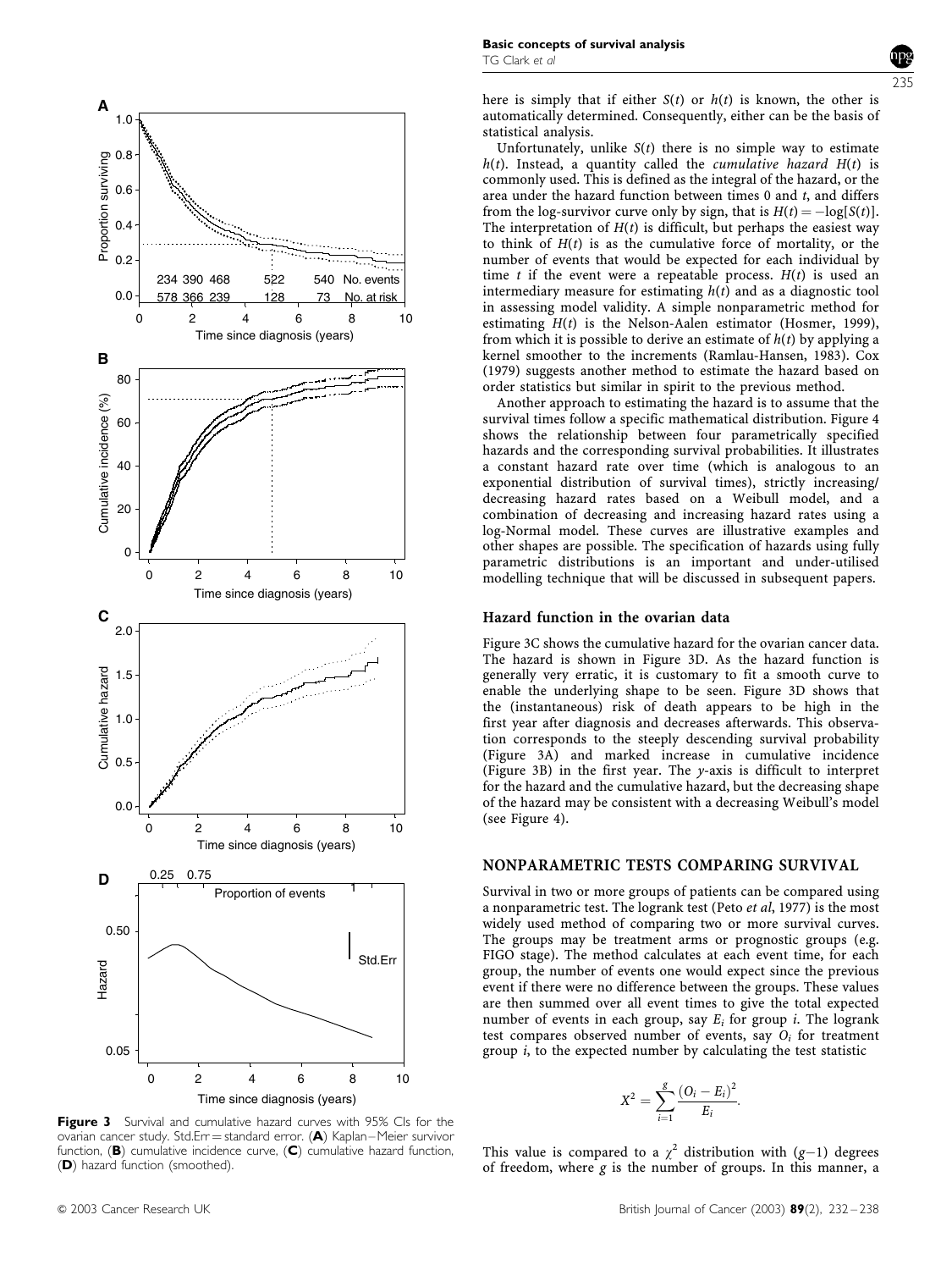P-value may be computed to calculate the statistical significance of the differences between the complete survival curves.

If the groups are naturally ordered, a more appropriate test is to consider the possibility that there is a trend in survival across them, for example, age groups or stages of cancer. Calculating  $O_i$ and  $E_i$  for each group on the basis that survival may increase or decrease across the groups results in a more powerful test. For the new O<sub>i</sub> and  $E_i$ , the test statistic for trend is compared with the  $\gamma^2$ distribution with one degree of freedom (Collett, 1994).

When only two groups are compared, the logrank test is testing the null hypothesis that the ratio of the hazard rates in the two groups is equal to 1. The hazard ratio (HR) is a measure of the relative survival experience in the two groups and may be estimated by

$$
\text{HR}=\frac{O_1/E_1}{O_2/E_2}
$$

where  $O_i/E_i$  is the estimated relative (excess) hazard in group *i*. A confidence interval (CI) for the HR can be calculated (Collett, 1994). The HR has a similar interpretation of the strength of effect as a risk ratio. An HR of 1 indicates no difference in survival. In practice, it is better to estimate HRs using a regression modelling technique, such as Cox regression, as described in the next article.

Other nonparametric tests may be used to compare groups in terms of survival (Collett, 1994). The logrank test is so widely used that the reason for any other method should be stated in the protocol of the study. Alternatives include methods to compare



Figure 4 Relationships between (parametric) hazard and survival curves: (a) constant hazard (e.g. healthy persons), (b) increasing Weibull (e.g. leukaemia patients), (c) decreasing Weibull (e.g. patients recovering from surgery), (d) increasing and then decreasing log-normal (e.g. tuberculosis patients).

median survival times, but comparing confidence intervals for each group is not recommended (Altman and Bland, 2003). The logrank method is considered more robust (Hosmer and Lemeshow, 1999), but the lack of an accompanying effect size to compliment the P-value it provides is a limitation.

#### Survival differences in the lung cancer trial

We have already seen that median survival is greater in the combination treatment arm. Table 3 provides information about (relapse-free) survival differences between the trial arms. A test of differences between median survival times in the groups is indicative of a difference in survival  $(P<0.01)$ . The number of relapses observed among patients treated with radiotherapy  $+$  CAP (cytoxan, doxorubin and platinum-based chemotherapy) and radiotherapy alone were 54 and 70, respectively. Using the logrank method, the expected number of relapses for each group were 70.6 and 53.4, respectively. Thus, the logrank test yields a  $\chi^2$  value of 9.1 on 1 degree of freedom  $(P< 0.002)$ . The HR of 0.58 indicates that there is 42% less risk of relapse at any point in time among patients surviving in the combination treatment group compared with those treated with radiotherapy alone. Overall, there is an indication that the combination treatment is more efficacious than radiotherapy treatment, and may be preventing or delaying relapse.

#### Survival differences in the ovarian study

In the ovarian study, we wished to compare the survival between patients with different FIGO stages– an ordinal variable. Figure 5 shows overall survival by FIGO stage. A logrank test of trend is statistically significant  $(P<0.0001)$ , and reinforces the visual impression of prognostic separation and a trend towards better survival when the disease is less advanced.

# SOME KEY REQUIREMENTS FOR THE ANALYSIS OF SURVIVAL DATA

#### Uninformative censoring

Standard methods used to analyse survival data with censored observations are valid only if the censoring is 'noninformative'. In practical terms, this means that censoring carries no prognostic information about subsequent survival experience; in other words, those who are censored because of loss to follow-up at a given point in time should be as likely to have a subsequent event as those individuals who remain in the study. Informative censoring may occur when patients withdraw from a clinical trial because of drug toxicity or worsening clinical condition. Standard methods for survival analysis are not valid when there is informative censoring. However, when the number of patients lost to follow-up is small, very little bias is likely to result from applying methods based on noninformative censoring.

|  |  |  |  | <b>Table 3</b> Differences in (relapse-free) survival in the lung cancer trial |
|--|--|--|--|--------------------------------------------------------------------------------|
|--|--|--|--|--------------------------------------------------------------------------------|

|                                       | Radiotherapy<br>$(n = 86)$                             | Radiotherapy+CAP<br>$(n=78)$ |
|---------------------------------------|--------------------------------------------------------|------------------------------|
| Number of relapses $(O_i)$            | 70                                                     | 54                           |
| Median survival time(years) (95% CI)  | $0.64(0.45 - 0.87)$                                    | $1.10(0.96 - 1.59)$          |
| Expected number of relapses $(E_i)$   | 53.4                                                   | 70.6                         |
| Hazard ratio (95% CI)<br>Logrank test | $0.58(0.41 - 0.83)$<br>$\chi^2$ = 9.1, 1 df, P < 0.002 |                              |

 $df =$  degree of freedom:  $CAP =$  cytoxan, doxorubicin and platinum-based chemotherapy.

236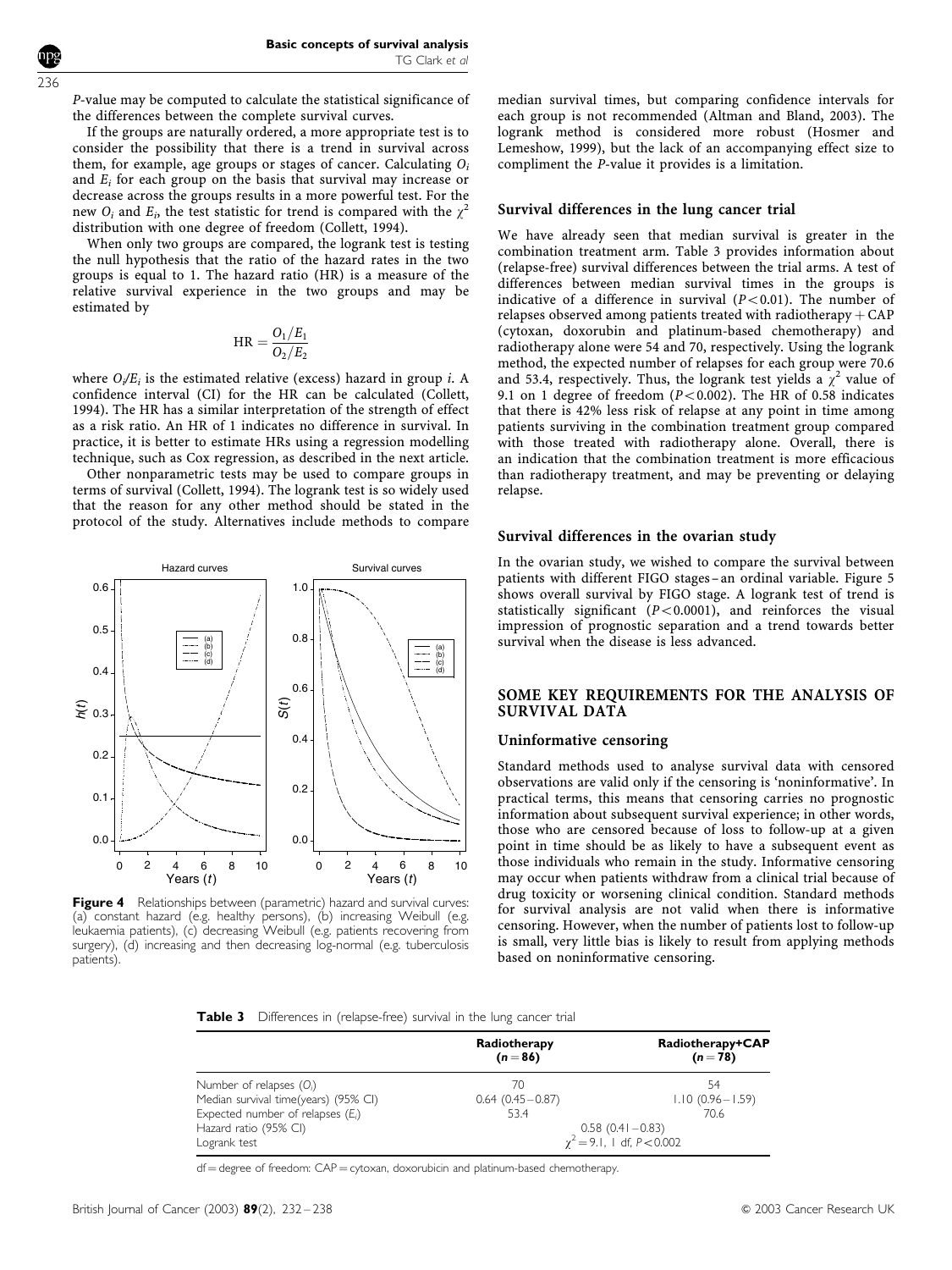

**Figure 5** FIGO stage and prognosis in the ovarian study. Chisq =  $\chi^2$ . .

## Length of follow-up

In general, the design of a study will influence how it is analysed. Time to event studies must have sufficient follow-up to capture enough events and thereby ensure there is sufficient power to perform appropriate statistical tests. The proposed length of followup for a prospective study will be based primarily on the severity of the disease or prognosis of the participants. For example, for a lung cancer trial a 5-year follow-up would be more than adequate, but this follow-up duration will only give a short- to-medium-term indication of survivorship among breast cancer patients.

An indicator of length of follow-up is the median follow-up time. While this could in theory be given as the median follow-up time of all patients, it is better calculated from follow-up among the individuals with censored data. However, both these methods tend to underestimate follow-up, and a more robust measure is based on the reverse KM estimator (Schemper and Smith, 1996), that is the KM method with the event indicator reversed so that the outcome of interest becomes being censored. In the ovarian cohort example, the median follow-up time of all the patients is 1.7 years, although is influenced by the survival times which were early deaths. The median survival of the censored patients was 3.2 years, but the reverse KM estimate of the median follow-up is 5.3 years (95% CI: 4.7 – 6.0 years).

#### Completeness of follow-up

Each patient who does not have an event can be included in a survival analysis for the period up to the time at which they are censored, but completeness of follow-up is still important. Unequal follow-up between different groups, such as treatment arms, may bias the analysis. A simple count of participants lost to follow-up is one indicator of data incompleteness, but it does not inform us about time lost and another measure has been proposed (Clark et al, 2002). In general, disparities in follow-up caused by differential drop-out between arms of a trial or different subgroups in a cohort study need to investigated.

# Cohort effect on survival

In survival analysis, there is an assumption of homogeneity of treatment and other factors during the follow-up period. However,



in a long-term observational study of patients of cancer, the case mix may change over the period of recruitment, or there may be an innovation in ancillary treatment. The KM method assumes that the survival probabilities are the same for subjects recruited early and late in the study. On average, subjects with longer survival times would have been diagnosed before those with shorter times, and changes in treatments, earlier diagnosis or some other change over time may lead to spurious results. The assumption may be tested, provided we have enough data to estimate survival probabilities in different subsets of the data and, if necessary, adjusted for by further analyses (see next section).

# Between-centre differences

In a multicentre study, it is important that there is a consistency between the study methods in each centre. For example, diagnostic instruments, such as staging classification, and treatments should be identical. Heterogeneity in case mix among centres can be adjusted for in an analysis (see next section).

# NEED FOR SURVIVAL ANALYSIS ADJUSTING FOR **COVARIATES**

When comparing treatments in terms of survival, it is often sensible to adjust for patient-related factors, known as covariates or confounders, which could potentially affect the survival time of a patient. For example, suppose that despite the treatment being randomised in the lung cancer trial, older patients were assigned more often to the radiotherapy alone group. This group would have a worse baseline prognosis and so the simple analysis may have underestimated its efficacy compared to the combination treatment, referred to as confounding between treatment and age. Also, we sometimes want to determine the prognostic ability of various factors on overall survival, as in the ovarian study. Figure 5 shows overall survival by FIGO stage, and there is a significant decrease in overall survival with more advanced disease.

Multiple prognostic factors can be adjusted for using multivariate modelling. For example, if those women with early stage disease were younger than those with advanced disease, then the FIGO I and II groups might be surviving longer because of lower age and not because of the effect of FIGO stage. In this case, the FIGO effect is confounded by the effect of age, and a multivariate analysis is required to adjust for the differences in the age distribution. The appropriate analysis is a form of multiple regression, and is the subject of the next paper in this series.

## SUMMARY

Survival analysis is a collection of statistical procedures for data analysis where the outcome variable of interest is time until an event occurs. Because of censoring-the nonobservation of the event of interest after a period of follow-up – a proportion of the survival times of interest will often be unknown. It is assumed that those patients who are censored have the same survival prospects as those who continue to be followed, that is, the censoring is uninformative. Survival data are generally described and modelled in terms of two related functions, the survivor function and the hazard function. The survivor function represents the probability that an individual survives from the time of origin to some time beyond time t. It directly describes the survival experience of a study cohort, and is usually estimated by the KM method. The logrank test may be used to test for differences between survival curves for groups, such as treatment arms. The hazard function gives the instantaneous potential of having an event at a time, given survival up to that time. It is used primarily as a diagnostic tool or for specifying a mathematical model for survival analysis.